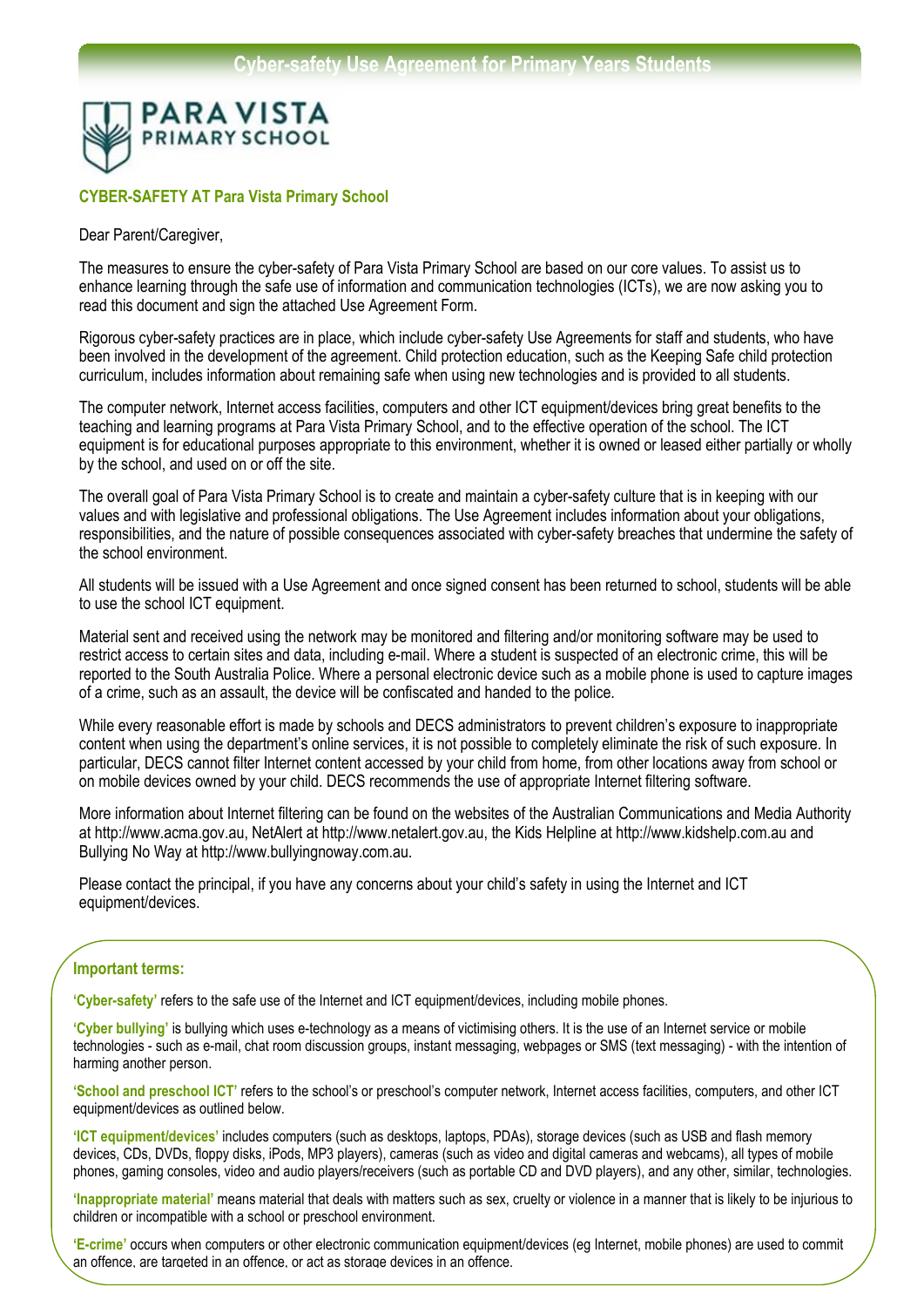# **Strategies to help keep Para Vista Primary School Students Cyber-safe**

Parents/caregivers play a critical role in developing knowledge, understanding and ethics around their child's safety and safe practices regardless of the time of day. Being cyber-safe is no exception and we invite you to discuss with your child the following strategies to help us stay safe when using ICT at school [or preschool] and after formal school [or preschool] hours.

- **1.** I will not use school ICT equipment until my parents/caregivers and I have signed my Use Agreement Form and the completed form has been returned to school.
- **2.** I will use the computers and other ICT equipment only for my learning.
- **3.** I will go online or use the Internet at school only when a teacher gives permission and an adult is present.
- **4.** If I am unsure whether I am allowed to do something involving ICT, I will ask the teacher first.
- **5.** If I have my own user name, I will log on only with that user name. I will not allow anyone else to use my name.
- **6.** I will keep my password private.
- **7.** I will use the Internet, e-mail, mobile phones or any ICT equipment only for positive purposes, not to be mean, rude or offensive, or to bully, harass, or in any way harm anyone else, or the school itself, even if it is meant as a joke.
- **8.** While at school, I will:
	- attempt to search for things online that I know are acceptable at our school. This would exclude anything that is rude or violent or uses unacceptable language such as swearing
	- report any attempt to get around, or bypass, security, monitoring and filtering that is in place at our school.
- **9.** If I find anything that upsets me, is mean or rude, or that I know is not acceptable at our school, I will:
	- not show others
	- turn off the screen
	- get a teacher straight away.
- **10.** Only with written permission from home and the school will I bring any ICT equipment/devices to school. This includes things like mobile phones, iPods, games, cameras, and USB/portable drives.
- **11.** Only with written permission from the teacher will I connect any ICT device to school ICT, or run any software (eg a USB/portable drive, camera or phone). This includes all wireless/Bluetooth technologies.
- **12.** The school cyber-safety strategies apply to any ICTs brought to school.
- **13.** To ensure my compliance with copyright laws, I will download or copy any files such as music, videos, games or programs only with the permission of a teacher or the owner of the original material.
- **14.** I will ask my teacher's permission before I put any personal information online. Personal identifying information includes any of the following:
	- my full name
	- my address
	- my e-mail address
	- my phone numbers
	- photos of me and/or people close to me.
- **15.** I will respect all school lCTs and will treat all ICT equipment/devices with care. This includes:
	- not intentionally disrupting the smooth running of any school ICT systems
	- not attempting to hack or gain unauthorised access to any system
	- following all school cyber-safety strategies, and not joining in if other students choose to be irresponsible with ICT<sub>s</sub>
	- reporting any breakages/damage to a staff member.
- **16.** If I do not follow cyber-safety practices the school may inform my parents/caregivers. In serious cases, the school may take disciplinary action against me. My family may be charged for repair costs. If illegal material or activities are involved or e-crime is suspected, it may be necessary for the school to inform the police and hold securely personal items for potential examination by police. Such actions may occur even if the incident occurs off-site and/or out of school hours.